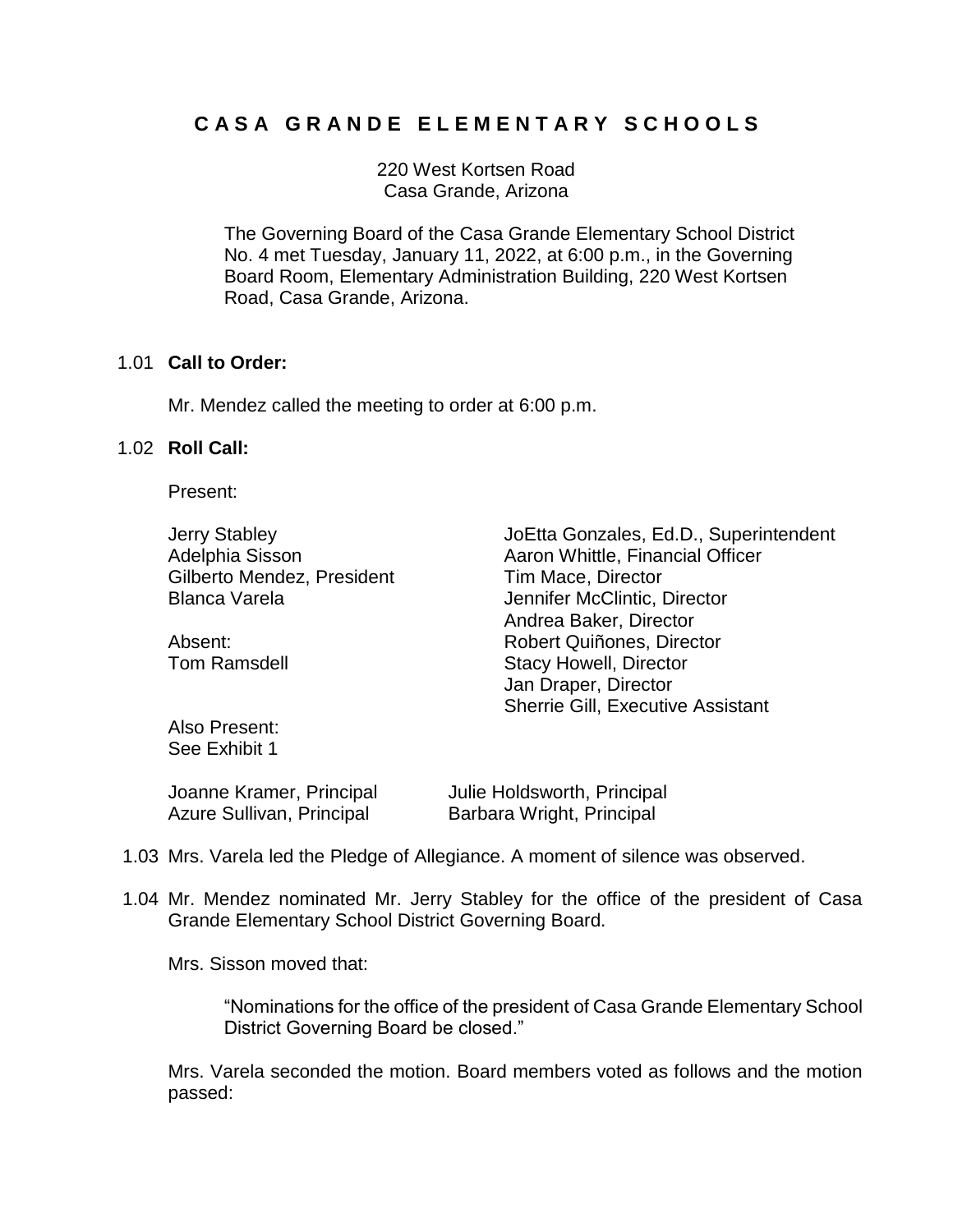| <b>Board member</b>  | <b>In Favor</b> | <b>Against</b> |
|----------------------|-----------------|----------------|
| Tom Ramsdell         | absent          |                |
| Gilberto Mendez      |                 |                |
| Adelphia Sisson      |                 |                |
| <b>Blanca Varela</b> |                 |                |
| Jerry Stabley        |                 |                |

Mr. Mendez moved that:

"Mr. Jerry Stabley be elected president of the Casa Grande Elementary School District Governing Board."

Mrs. Varela seconded the motion. Board members voted as follows and the motion passed:

| <b>Board member</b> | In Favor | <b>Against</b> |
|---------------------|----------|----------------|
| Tom Ramsdell        | absent   |                |
| Gilberto Mendez     |          |                |
| Adelphia Sisson     |          |                |
| Blanca Varela       |          |                |
| Jerry Stabley       |          |                |

1.05 Mrs. Sisson nominated Mrs. Blanca Varela for the office of the president pro tempore of Casa Grande Elementary School District Governing Board.

Mr. Mendez moved that:

"Nominations for the office of the president pro tempore of Casa Grande Elementary School District Governing Board be closed."

Mrs. Sisson seconded the motion. Board members voted as follows and the motion passed:

| <b>Board member</b>  | In Favor | <b>Against</b> |
|----------------------|----------|----------------|
| Tom Ramsdell         | absent   |                |
| Gilberto Mendez      |          |                |
| Adelphia Sisson      |          |                |
| <b>Blanca Varela</b> |          |                |
| Jerry Stabley        |          |                |

Mr. Stabley moved that:

"Mrs. Blanca Varela be elected president pro tempore of the Casa Grande Elementary School District Governing Board."

Mr. Mendez seconded the motion. Board members voted as follows and the motion passed: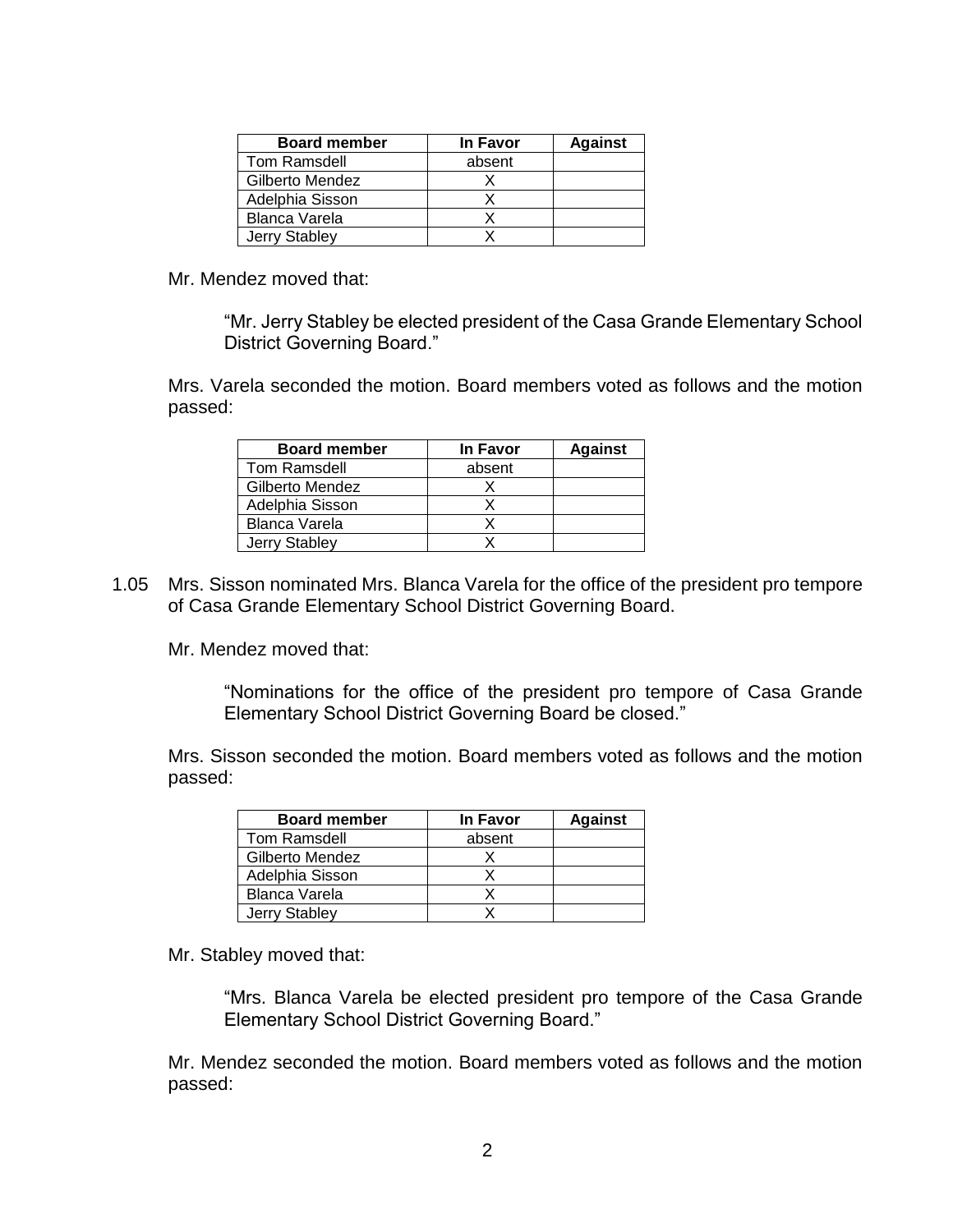| <b>Board member</b>  | In Favor | <b>Against</b> |
|----------------------|----------|----------------|
| Tom Ramsdell         | absent   |                |
| Gilberto Mendez      |          |                |
| Adelphia Sisson      |          |                |
| Blanca Varela        |          |                |
| <b>Jerry Stabley</b> |          |                |

# 2.01 **Agenda Adoption:**

Mrs. Varela moved that:

"The agenda be accepted and adopted, as presented."

Mrs. Sisson seconded the motion. Board members voted as follows and the motion passed:

| <b>Board member</b> | <b>In Favor</b> | <b>Against</b> |
|---------------------|-----------------|----------------|
| Tom Ramsdell        | absent          |                |
| Gilberto Mendez     |                 |                |
| Adelphia Sisson     |                 |                |
| Jerry Stabley       |                 |                |
| Blanca Varela       |                 |                |

# 3. **Awards, Recognitions, Celebrations**

- 3.01 Dr. Gonzales recognized Lucy Crosby, Mariah Denningham and Rogan Hansen as Rotary students of the month.
- 3.02 Sunrise Optimist Club Students of the Month, Mia Urias, Adiel Navarrete Velasquez and Mariana Lara Cano, were recognized by Mr. Norm Sam.
- 3.03 Dr. Gonzales recognized Ms. Heather Sanchez, Ms. Kathleen Ochoa, Ms. Maria Vallejo and Mrs. Victoria Taylor as monthly recipients of the Marigold Award.
- 4.01 Call to the Public
	- Ms. Patricia Peterson spoke against Actively Learn.
	- Mr. Brett Skibinski spoke against supplemental curriculum.
	- Ms. Anna Peterson spoke against supplemental curriculum.
	- Mr. Steve Hayes stated decisions should be made the Board and not left up to Administration and spoke against Actively Learn and iCivics.
	- Ms. Celia Jose suggested that the supplemental curriculum is absent of CRT references and feels that LGBTQ references should be in materials.
	- Mr. Pat Sieler spoke against Actively Learn.
	- Mr. Boots Hawks voiced his concern with CRT and lesbians-gays.
	- Ms. Lisa Flores spoke about what she wants to see in the next superintendent and what it has been like teaching in a COVID classroom.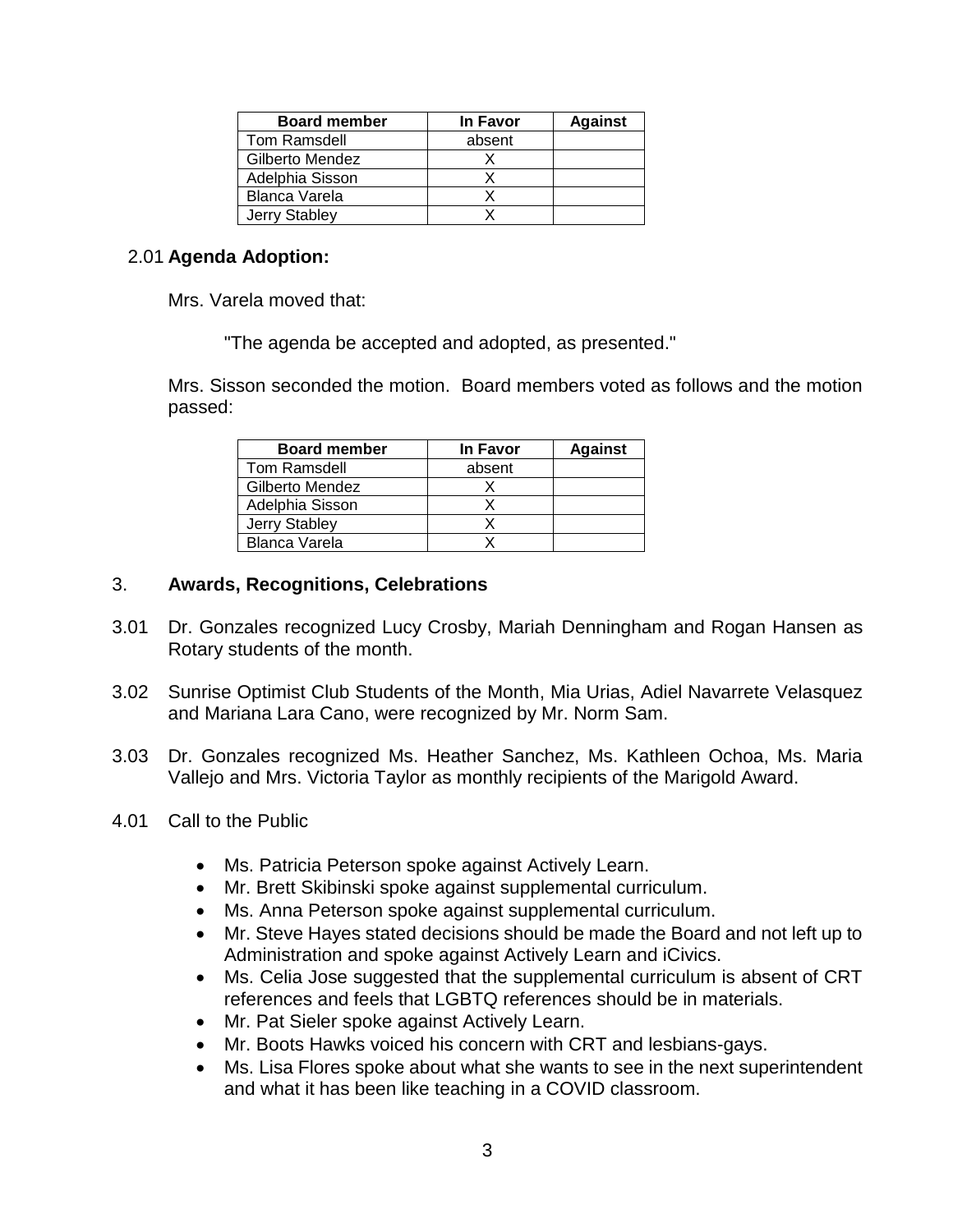5.01 Mr. Stabley called for objections from Board members, staff, and the public regarding consent agenda items.

Dr. Gonzales asked that item 5.06 be pulled from consent.

Mr. Mendez moved that:

"The agenda items marked with an asterisk, with the exception of item 5.06, be approved and/or ratified."

Mrs. Sisson seconded the motion. Board members voted as follows and the motion passed:

| <b>Board member</b>  | <b>In Favor</b> | <b>Against</b> |
|----------------------|-----------------|----------------|
| Tom Ramsdell         | absent          |                |
| Gilberto Mendez      |                 |                |
| Adelphia Sisson      |                 |                |
| Jerry Stabley        |                 |                |
| <b>Blanca Varela</b> |                 |                |

- \*5.02 The minutes of the December 14, 2021 Regular Meeting were approved by the Governing Board.
- \*5.03 The following certified personnel actions were approved/ratified by the Governing Board:

Guest Teacher Pay: The Governing Board approved Guest Teacher Incentive pay where guest teachers will receive an increase of pay based on the number of days worked in the district during one school year and an increased daily rate of \$25, as proposed.

Ratification of Certified Personnel Employment:

| Employee      | Position                  | Campus/Dept.  |
|---------------|---------------------------|---------------|
| Cruz, Pricila | Kindergarten Cholla       |               |
|               | Sheppard, Paula Counselor | Desert Willow |

Ratification of Reclassification of Certified Personnel:

Employee New Position Campus/Dept. Layson, Ariel Teacher Cactus

#### Ratification of Certified Personnel Resignations:

Employee Position Campus/Dept. Effective Meister, Blanche Band CGMS 1/5/2022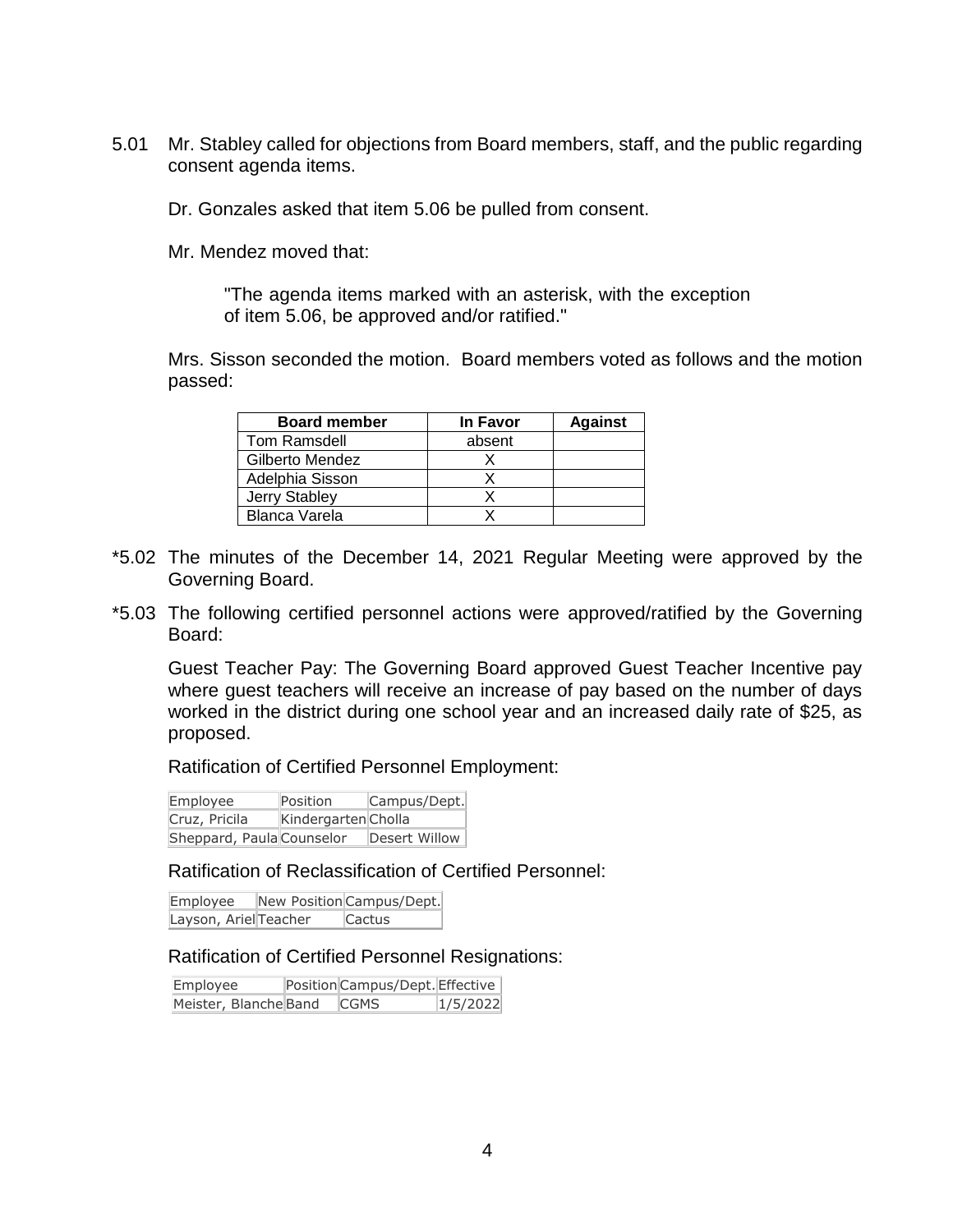#### \*5.04 Classified Personnel

The following classified personnel actions were approved/ratified by the Governing Board:

Authorization to Employ Part-Time Education Specialist – Inclusive Education at ECLC: The Governing Board approved the additional position for ECLC.

Authorization to Employ Educational Assistant – Special Education at Cottonwood: The Governing Board approved the additional FTE for Cottonwood to be funded through the IDEA grant.

Authorization to Reclassify HR Technician to Benefits Specialist at PG 116: The Governing Board approved the reclassification of the FTE to ensure the TAES department has a designated staff member to handle this new role.

| Employee                                                | Position                                          | Campus/Dept.      |
|---------------------------------------------------------|---------------------------------------------------|-------------------|
| Conde, Sylvia                                           | Cafe Cook                                         | Palo Verde        |
| Dominguez-Kujawski, Alaysha Education Assistant-Title I |                                                   | Palo Verde        |
| Gibson, Thomas                                          | Grounds & Landscape Specialist                    | <b>Facilities</b> |
| Hernandez, Jose                                         | Guest Teacher                                     | <b>CGMS</b>       |
| Hernandez, Reynaldo                                     | <b>Bus Driver Substitute</b>                      | Transportation    |
| Herrera, Marcelino                                      | Grounds & Landscape Specialist                    | <b>Facilities</b> |
| Hoyos, Ricardo                                          | Van Driver                                        | Transportation    |
| Moore, Nancy                                            | Crossing Guard                                    | Cottonwood        |
| Olivas, Regina                                          | Office Specialist                                 | <b>Facilities</b> |
| Sanchez, Tracy                                          | Education Specialist-Inclusive Education Mesquite |                   |
| Tullie, Barbara                                         | <b>Transporation Assistant</b>                    | Transportation    |

Ratification of Classified Personnel Employment:

#### Ratification of Classified Personnel Resignations:

| Employee                               | Position                                                          | Campus/Dept.                  | Effective  |
|----------------------------------------|-------------------------------------------------------------------|-------------------------------|------------|
| Decker, Sharon                         | Education Specialist-Early Childhood                              | <b>ECLC</b>                   | 12/22/2021 |
| Gomez, Alison                          | Education Specialist-Inclusive Education McCartney Ranch 1/3/2022 |                               |            |
|                                        | Hernandez, Marcela Ed Specialist KinderPlus                       | Palo Verde                    | 12/27/2021 |
| Newcomb, Nathaniel Payroll Coordinator |                                                                   | Financial Services 1/14/2022  |            |
| Peace, Amari                           | Education Specialist-Inclusive Education ECLC                     |                               | 1/14/2022  |
| Petersen, Serena                       | <b>Office Specialist</b>                                          | Mesquite                      | 12/28/2021 |
| Wheeler, Shereeza                      | Purchasing Technician                                             | Purchasing                    | 12/30/2021 |
| Wilkerson, Anette                      | Cafe Assistant                                                    | Nutrition Services 12/28/2021 |            |

# Ratification of Reclassification of Classified Personnel:

| Employee                         | New Position                                                  | Campus/Dept.              |
|----------------------------------|---------------------------------------------------------------|---------------------------|
| Conley, Hunter                   | Speech Language Pathologist Asst. Ironwood/Evergreen          |                           |
| Flores, Alberto                  | Speech Language Pathologist Asst. Cottonwood/McRanch          |                           |
| Guevara, Tiffany                 | Payroll Coordinator                                           | <b>Financial Services</b> |
|                                  | Martinez, Shantal Cafe Site Assistant Manager                 | <b>Nutrition Services</b> |
|                                  | Poecker, Meaghan Educational Specialist-Inclusive Ed Ironwood |                           |
|                                  | Quintana, Teresa Cafe Site Assistant Manager                  | <b>Nutrition Services</b> |
| Rodriguez, Silvia SLPA-part time |                                                               | Evergreen                 |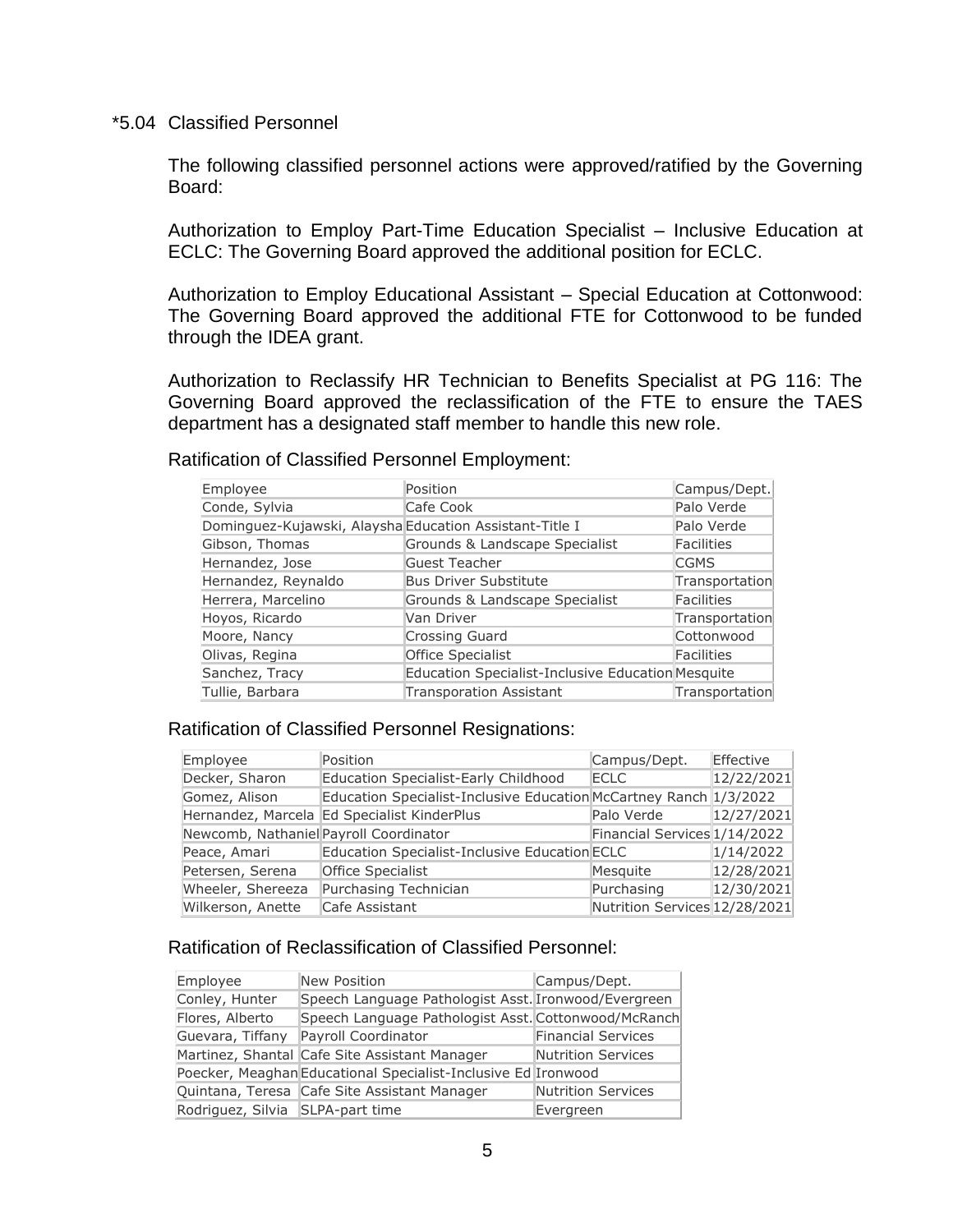- \*5.05 Acceptance of Notice of Resignation/Retirement: JoEtta Gonzales, Superintendent. A copy of Dr. JoEtta Gonzales' notice of resignation/retirement effective June 30, 2022, had been included in the Board's information.
- 5.06 Acceptance of Administrative Resignation/Retirement: Joanne Kramer, Principal, Palo Verde Elementary School, effective June 30, 2022. A copy of Mrs. Kramer's notice of resignation/retirement effective June 30, 2022, had been included in the Board's information. Dr. Gonzales and board members thanked Mrs. Kramer for her many years of service to the Casa Grande Elementary School District.
- \*5.07 The student activities report for December, 2021, had been provided to the Board prior to the meeting.
- \*5.08 The financial report for December, 2021 had been provided to the Board prior to the meeting.
- \*5.09 The vehicle inventory report for December, 2021 had been provided in the Board's information.
- \*5.10 The vehicle maintenance report for December, 2021 had been provided in the Board's information.
- \*5.11 The weekly enrollment summaries for December 15, 2021 and January 5, 2022 had been provided to Board members prior to the meeting.
- \*5.12 The vouchers presented at the meeting were approved by the Governing Board.
- \*5.13 The following donations were accepted:

#### Cholla Elementary

Mrs. Debbie Fults had a Donors Choose project funded in the amount of \$384.

#### Desert Willow Elementary

Ms. Heather Wilson had a Donors Choose project funded in the amount of \$281.

Ms. Melanie Olson had a Donors Choose project funded in the amount of \$536.

Ms. Katherine Kwiatkowski had a Donors Choose project funded in the amount of \$443.

Ms. Katherine Kwiatkowski had a Donors Choose project funded in the amount of \$342.

Ms. Melanie Olson had a Donors Choose project funded in the amount of \$345.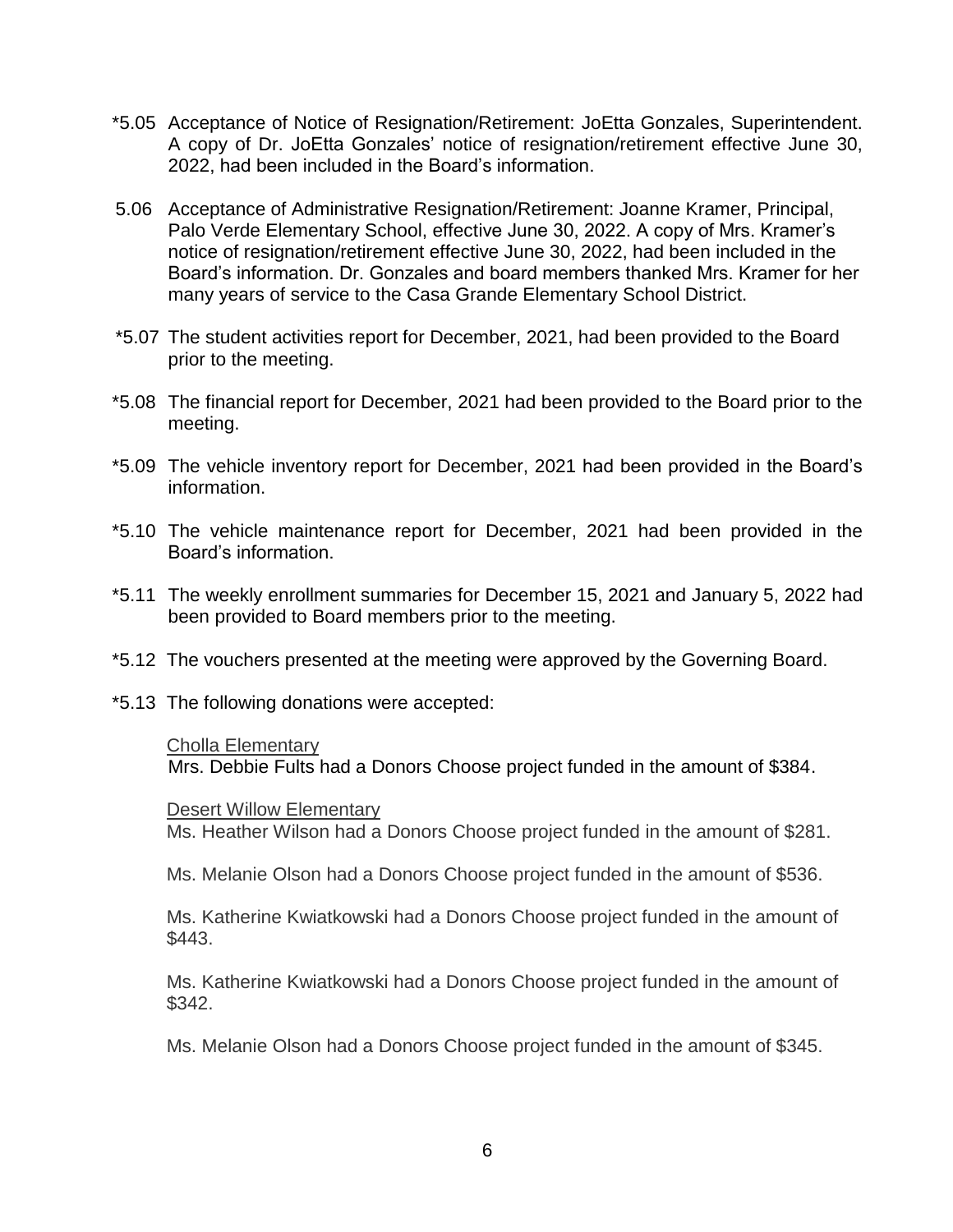Ms. Katherine Kwiatkowski had a Donors Choose project funded in the amount of \$597.

### Palo Verde Elementary

Palo Verde was selected by Sun Life Family Health Center, Molina Health and their sponsor Operation Warm to receive free coats for all 450 students.

- \*5.14 Second Reading, Revision of Policy BDF-Advisory Committees: The Governing Board approved revision of Policy BDF, as proposed.
- \*5.15 Second Reading, Revision of Policy BEDD-Rules of Order: The Governing Board approved revision of Policy BEDD, as proposed.
- \*5.16 Second Reading, Revision of Policy BEDH-Public Participation at Board Meetings: The Governing Board approved revision of Policy BEDH, as proposed.
- \*5.17 Second Reading, Revision of Policy BIB-Board Member Development Opportunities, Revision of Regulation BIB-R: The Governing Board approved revision of Policy BIB and Regulation BIB-R, as proposed.
- \*5.18 Second Reading, Revision of Policy DIE-Audits/Financial Monitoring: The Governing Board approved revision of Policy DIE, as proposed.
- \*5.19 Second Reading, Revision of Policy DJ-Purchasing (Purchasing Ethics Policy): The Governing Board approved revision of Policy DJ, as proposed.
- \*5.20 Second Reading, Revision of Policy EEAEA-Bus Driver Requirements, Training, and Responsibilities: The Governing Board approved revision of Policy EEAEA, as proposed.
- \*5.21 Second Reading, Revision of Policy GCB-Professional Staff Contracts and Compensation: The Governing Board approved revision of Policy GCB, as proposed.
- \*5.22 Second Reading, Revision of Policy GCF-Professional Staff Hiring: The Governing Board approved revision of Policy GCF, as proposed.
- \*5.23 Second Reading, Revision of Policy GCH-Professional/Support Staff Orientation and Training: The Governing Board approved revision of Policy GCH, as proposed.
- \*5.24 Second Reading, Revision of Policy GDB-Support Staff Contracts and Compensation: The Governing Board approved revision of Policy GDB, as proposed.
- \*5.25 Second Reading, Revision of Policy GDF-Support Staff Hiring: The Governing Board approved revision of Policy GDF, as proposed.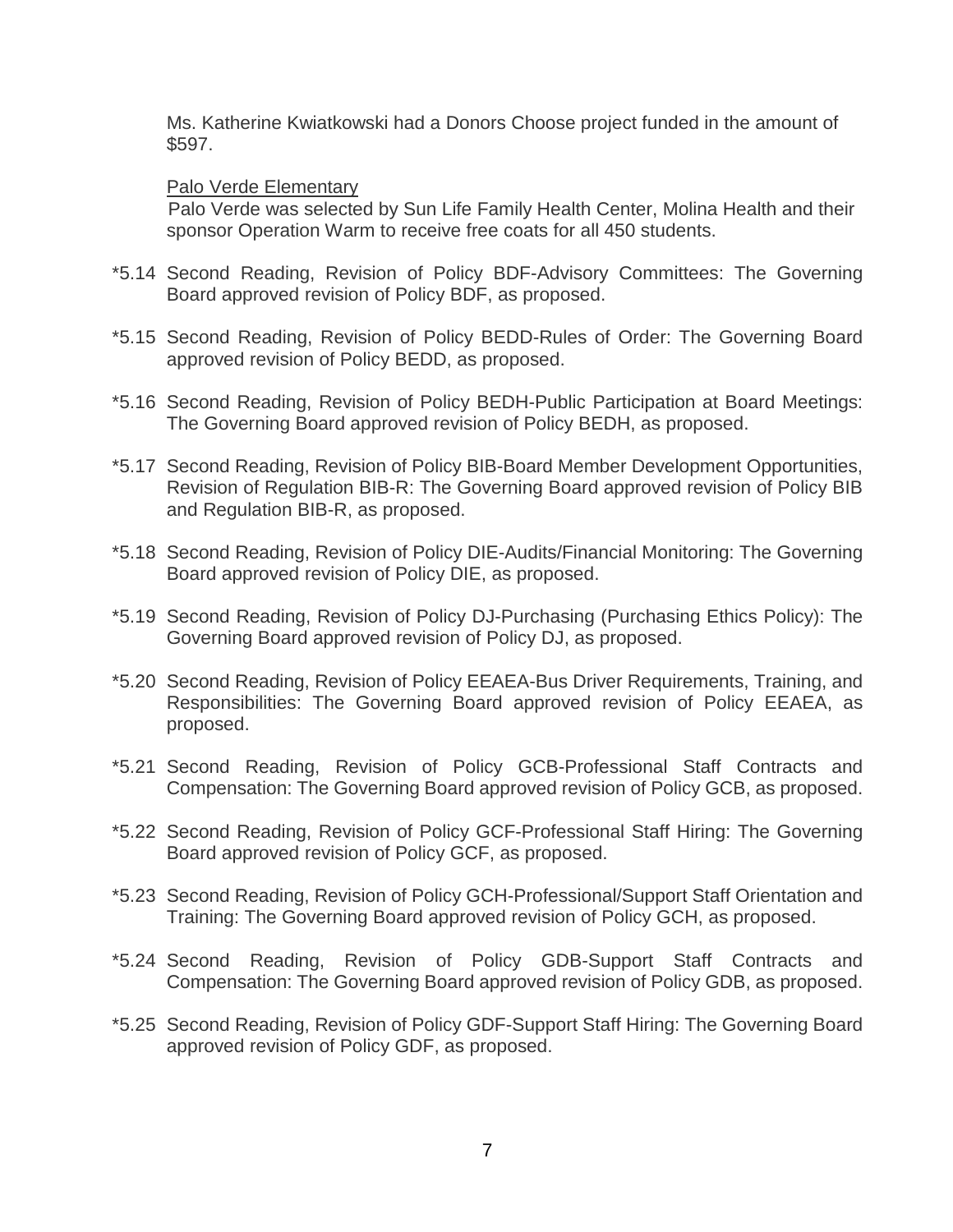- \*5.26 Second Reading, Revision of Policy IC-School Year: The Governing Board approved revision of Policy IC, as proposed.
- \*5.27 Second Reading, Revision of Policy IHA-Basic Instructional Program, Revision of Exhibit IHA-E: The Governing Board approved revision of Policy IHA and Exhibit IHA-E, as proposed.
- \*5.28 Second Reading, Revision of Policy IHAMB-Family Life Education, Revision of Regulation IHAMB-R: The Governing Board approved revision of Policy IHAMB and Regulation IHAMB-R, as proposed.
- \*5.29 Second Reading, Revision of Policy IJ-Instructional Resources and Materials: The Governing Board approved revision of Policy IJ, as proposed.
- \*5.30 Second Reading, Revision of Policy IJJ-Textbook/Supplementary Materials Selection and Adoption: The Governing Board approved revision of Policy IJJ, as proposed.
- \*5.31 Second Reading, Revision of Policy JFAA-Admission of Resident Students, Revision of Exhibits JFAA-EA & JFAA-EB; Revision of Policy JFAB-Tuition/Admission of Nonresident Students, Revision of Exhibits JFAB-EA & JFAB-EB: The Governing Board approved revision of Policy JFAA, Exhibits JFAA-EA, JFAA-EB; Policy JFAB, Exhibits JFAB-EA, JFAB-EB, as proposed.
- \*5.32 Second Reading, Revision of Policy JK-Student Discipline; Revision of Policy JKD-Student Suspension; Revision of Policy JKE-Student Expulsion: The Governing Board approved revision of Policies JK, JKD and JKE, as proposed.
- \*5.33 Second Reading, Revision of Policy JLF-Reporting Child Abuse/Child Protection: The Governing Board approved revision of Policy JLF, as proposed.
- \*5.34 Second Reading, Revision of Policy KB-Parental Involvement in Education: The Governing Board approved revision of Policy KB, as proposed.
- \*5.35 Award IFB for Palo Verde Elementary School EMCS Replacement: The Governing Board authorized the award of IFB #204-1121 for the Palo Verde Elementary School EMCS replacement to Harris Arizona, LLC in the amount not to exceed \$121,525.50 as proposed.
- \*5.36 Authorization for Emergency Procurement Enterprise Security, Inc.: The Governing Board authorized the ECLC PA system call button and speaker replacements as an emergency procurement as proposed.
- \*5.37 Authorization for PA System Head-End Replacements: The Governing Board approved the PA head-end replacements at Cholla, Cottonwood and Ironwood Elementary Schools, along with any unforeseen repairs, from FSEC using their 1GPA cooperative contract as proposed.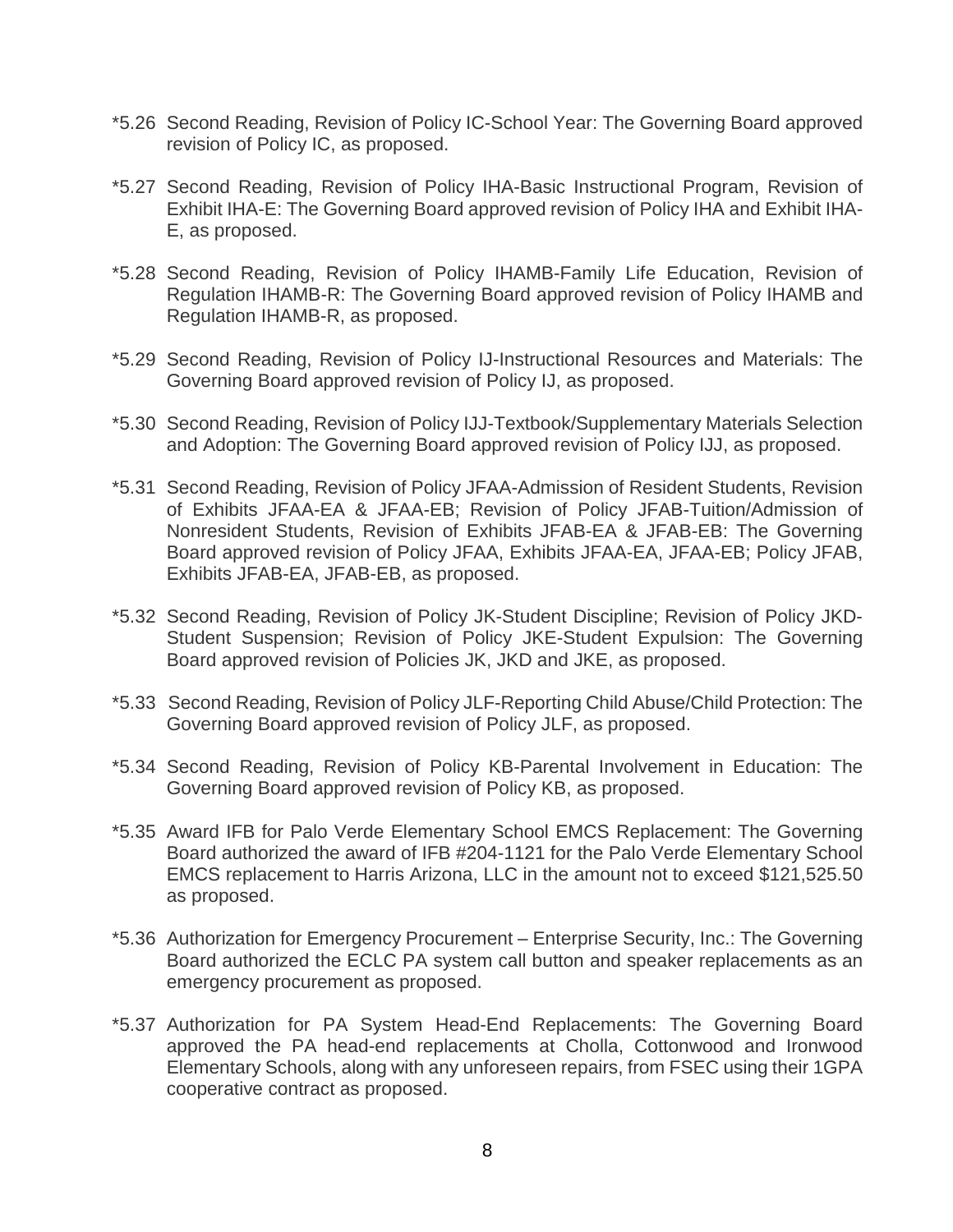6.01 Ms. Megan Burke from Piper Sandler, the District's Financial Advisor, discussed the remaining bonds and tax rate at our November 2021 regular meeting. The draft resolution required to proceed with the fourth phase of borrowing was provided to Board members prior to the meeting.

Mrs. Varela moved:

"To adopt the resolution authorizing the issuance and sale of school improvement bonds of the district and adopting certain post-issuance continuing disclosure procedures."

Mr. Mendez seconded the motion. Board members voted as follows and the motion passed:

| <b>Board member</b> | <b>In Favor</b> | <b>Against</b> |
|---------------------|-----------------|----------------|
| Tom Ramsdell        | absent          |                |
| Gilberto Mendez     |                 |                |
| Adelphia Sisson     |                 |                |
| Jerry Stabley       |                 |                |
| Blanca Varela       |                 |                |

- 6.02 During the study session prior to the regular meeting, Mr. Steve Highlen with ASBA presented information on the Executive Search Services ASBA can provide the district in the search for a new superintendent. Mr. Stabley requested to open the search to southwestern states. He stated he would be concerned about community scrutiny if the district only opened the position to internal candidates; he also wants a solid pool of applicants.
	- Mr. Mendez moved:

"To approve the purchase of Executive Search Services from the Arizona School Boards Association using an alternative to a full executive search."

Mrs. Sisson seconded the motion. Board members voted as follows and the motion passed:

| <b>Board member</b>  | <b>In Favor</b> | <b>Against</b> |
|----------------------|-----------------|----------------|
| Tom Ramsdell         | absent          |                |
| Gilberto Mendez      |                 |                |
| Adelphia Sisson      |                 |                |
| <b>Jerry Stabley</b> |                 |                |
| <b>Blanca Varela</b> |                 |                |

7.01 The next regular meeting, will be held on Tuesday, February 8, 2022, at 6:00 p.m.